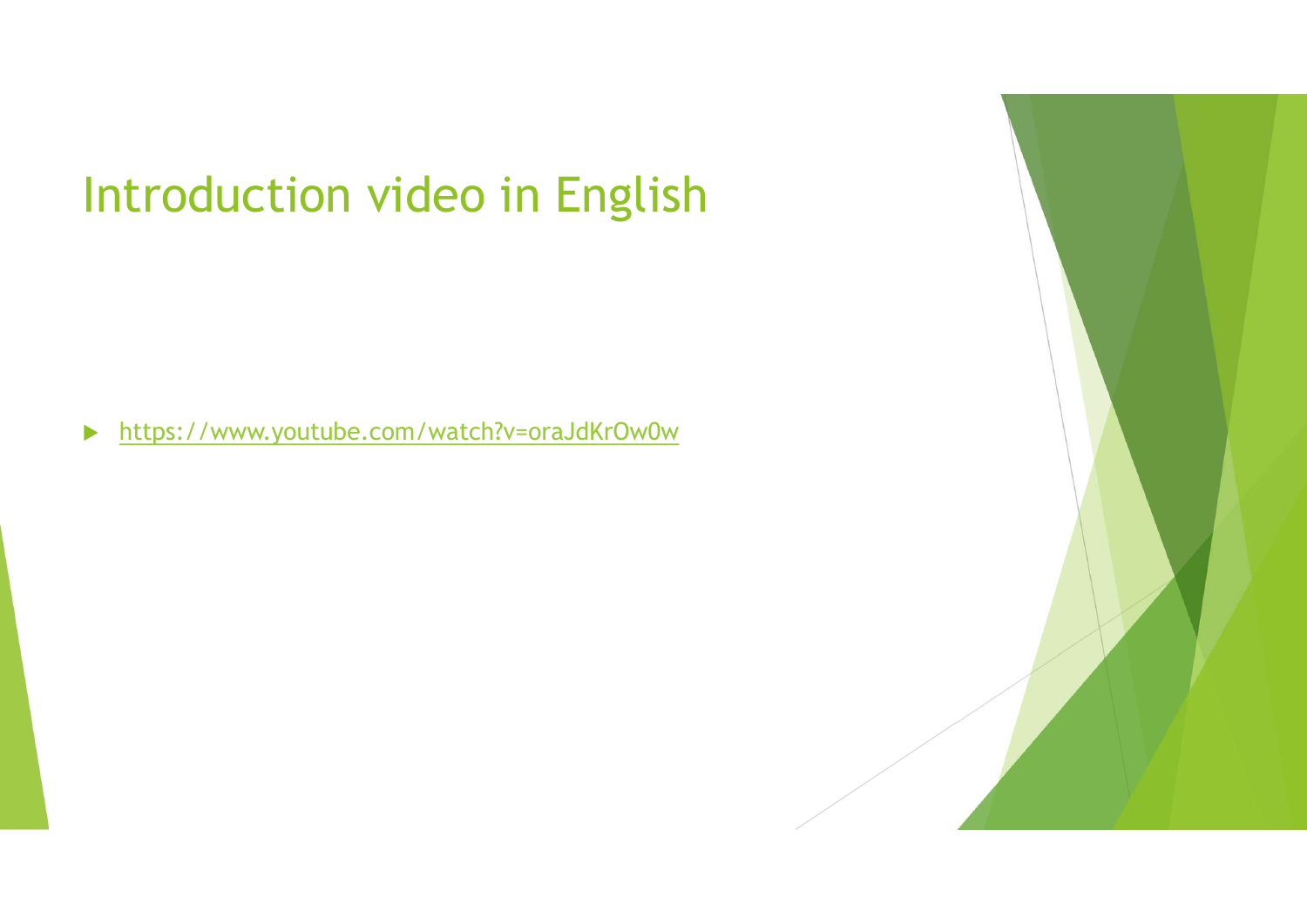## Dutch as second language for non-native<br>speakers: speakers: Dutch as second language for non-native<br>speakers:<br>INTAKE & SCREENING<br>> Purpose?<br>- Assemble homogeneous groups (alpha students vs highly skilled students)<br>- Orientation to suitable Dutch course<br>> Target group? Dutch as second language for non-nativ<br>
speakers:<br>
INTAKE & SCREENING<br>
> Purpose?<br>
- Assemble homogeneous groups (alpha students vs highly skilled studer<br>
- Orientation to suitable Dutch course<br>
> Target group? SPEAKETS:<br>
INTAKE & SCREENING<br>
≻ Purpose?<br>
- Assemble homogeneous groups (alpha students vs highly skilled students)<br>
- Orientation to suitable Dutch course<br>
→ Target group?<br>
- Anyone who wants to learn Dutch (legal resid

#### INTAKE & SCREENING

 $\triangleright$  Purpose?

- 
- 
- $\triangleright$  Target group?
- 
- 

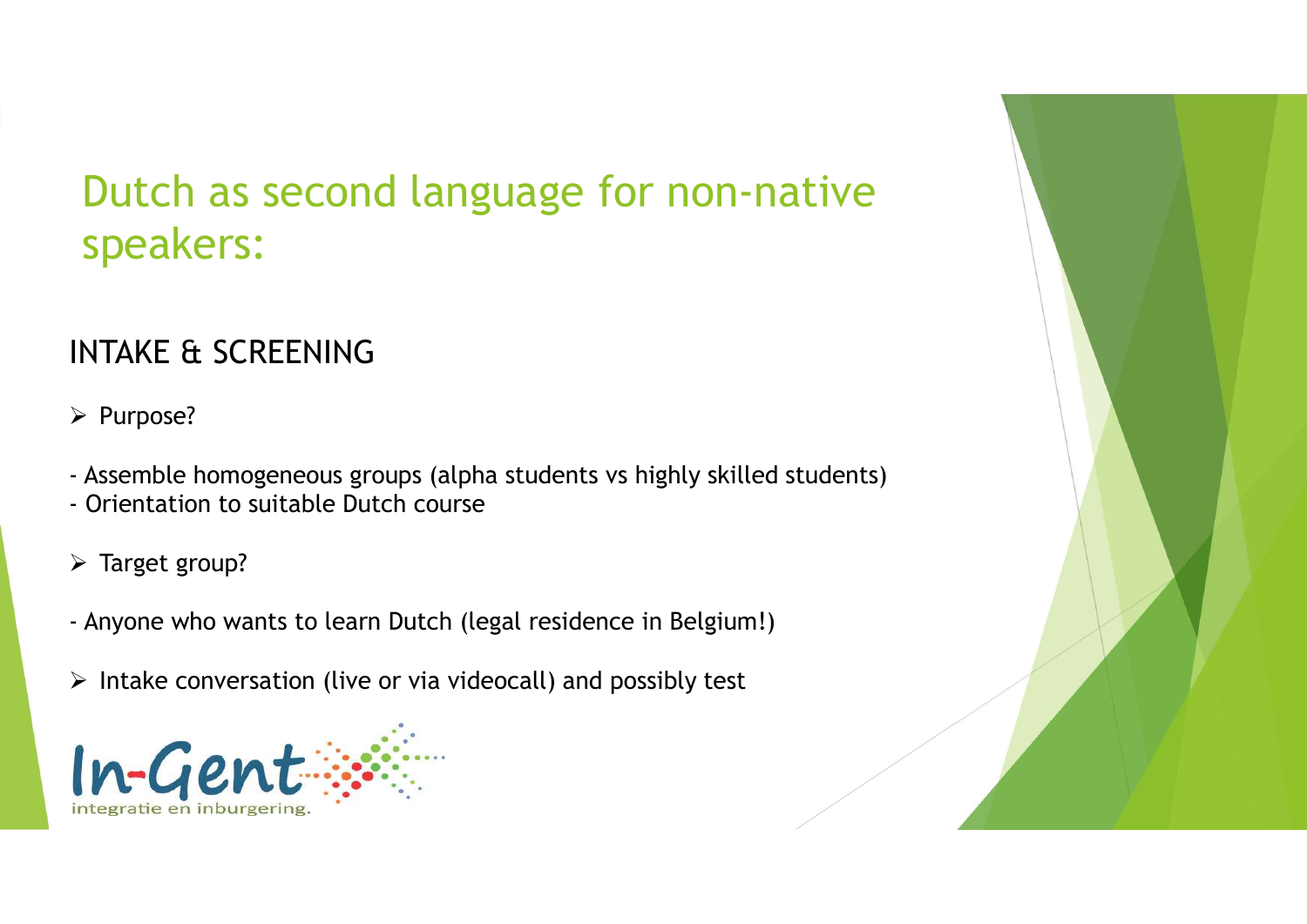- CVO\* (180h, 120h or 80h) → CVO\* (180h, 120h or 80h)<br>→ UCT (60h)<br>→ VDAB (job oriented)<br>
← CVO\*: center for adult education
- $\triangleright$  UCT (60h)
- VDAB (job oriented)

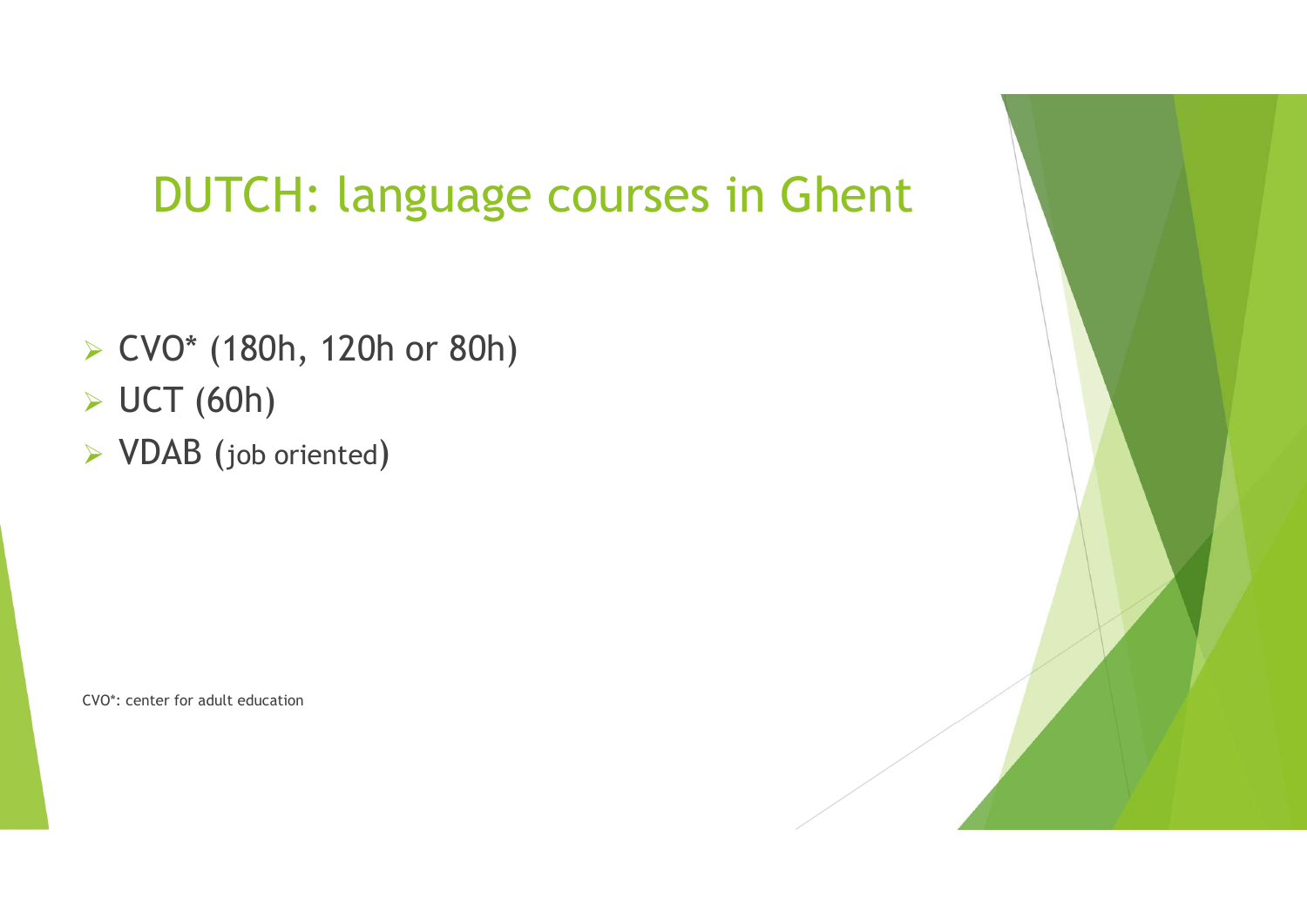### DUTCH: intake

- 
- 
- When? (which classes, which days)<br>- How intensive? (how many hours/week)<br>- At which pace? (type of trajectory: UCT/ CVO 80u/ CVO<br>- Which level? level test<br>- Contact classes vs online classes - When? (which classes, which days)<br>- How intensive? (how many hours/week)<br>- At which pace? (type of trajectory: UCT/ CVO 80u/ CVO/120<br>- Which level? - level test<br>- Contact classes vs online classes
- 
- 

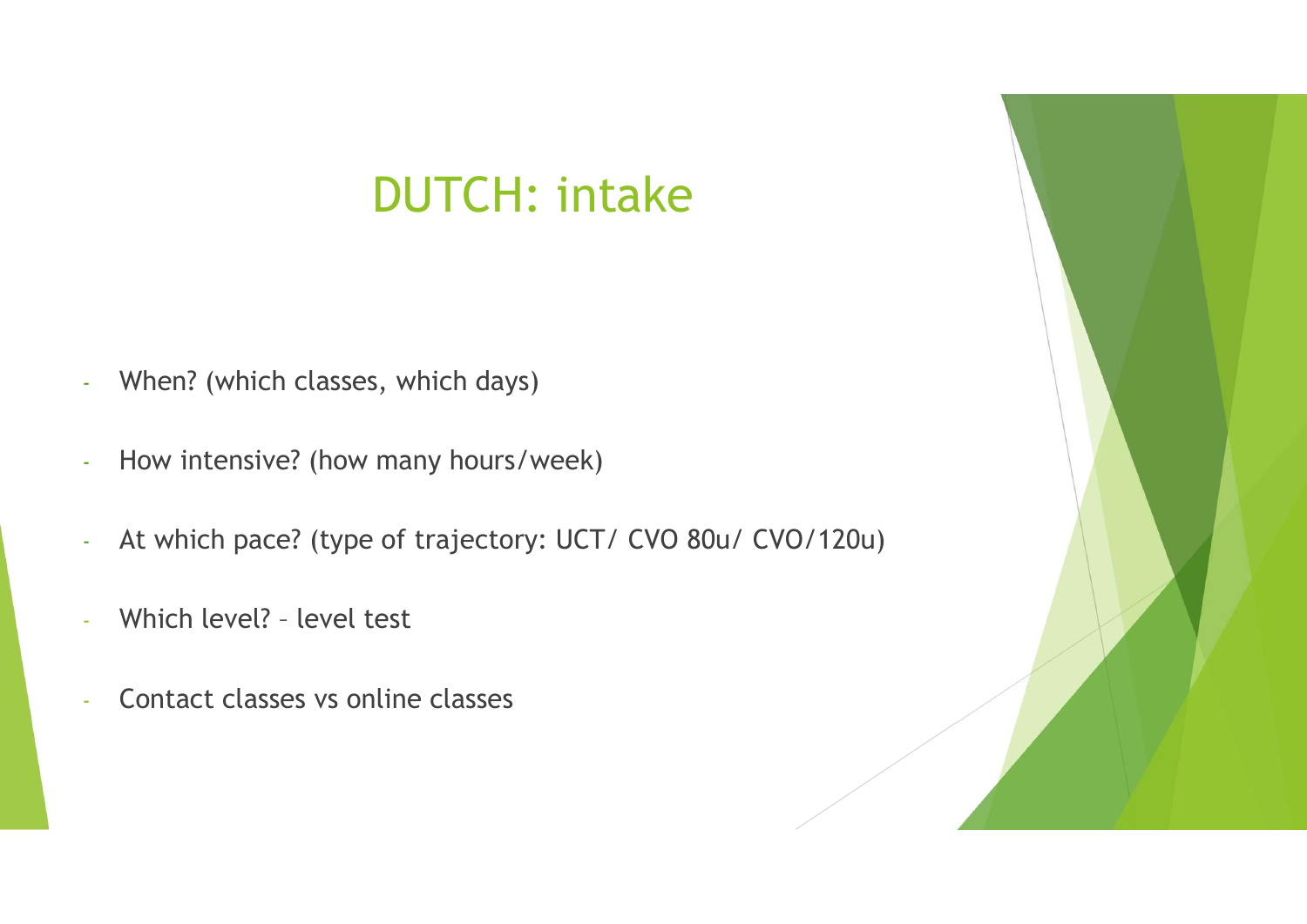## DUTCH: intake

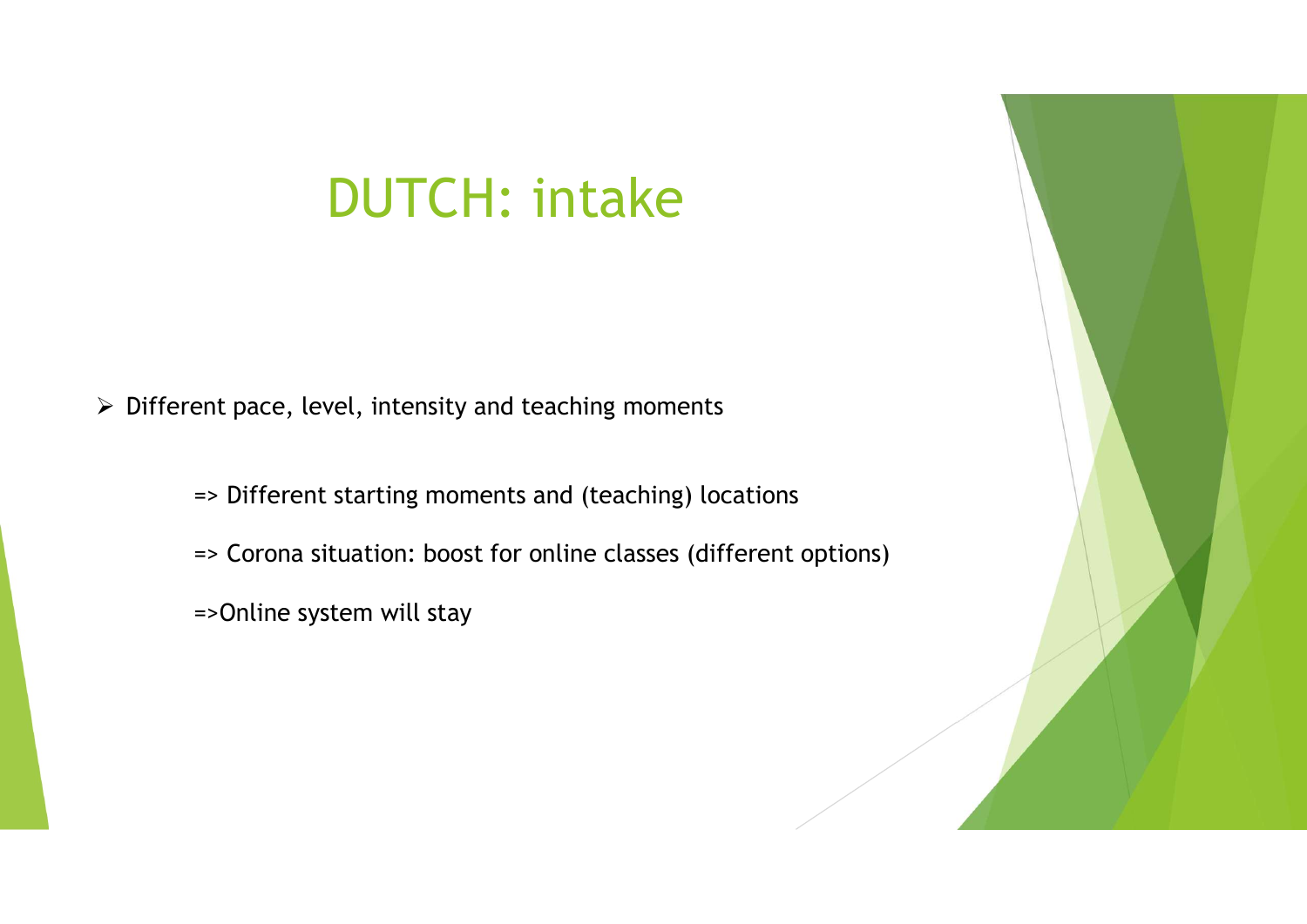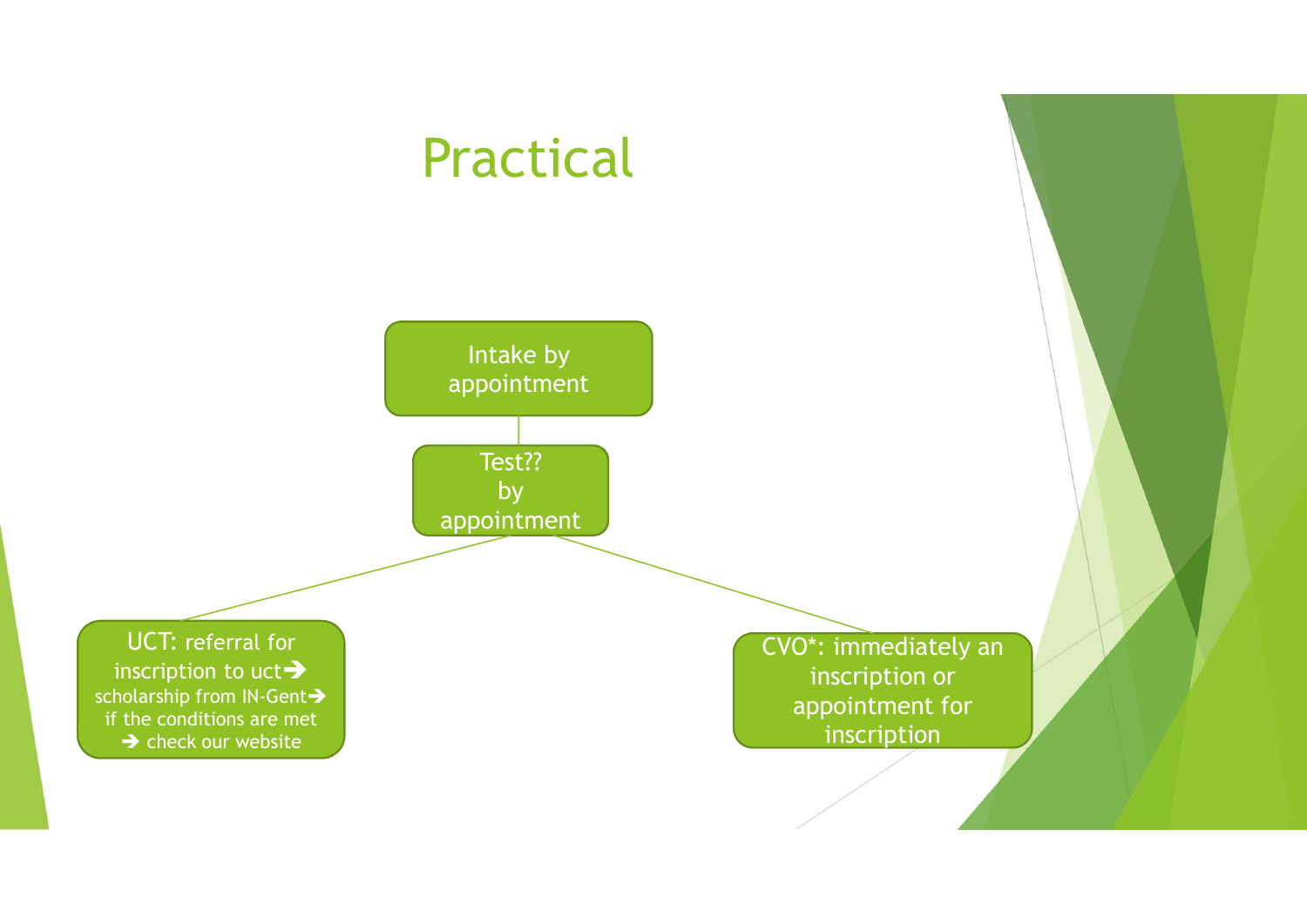## Integration

> Target group?

Integration<br>
> Target group?<br>
Basic principle: long-term residence status<br>
ex matter depending on every status and nationality Integration<br>
But complex matter depending on every status and nationality<br>
But complex matter depending on every status and nationality

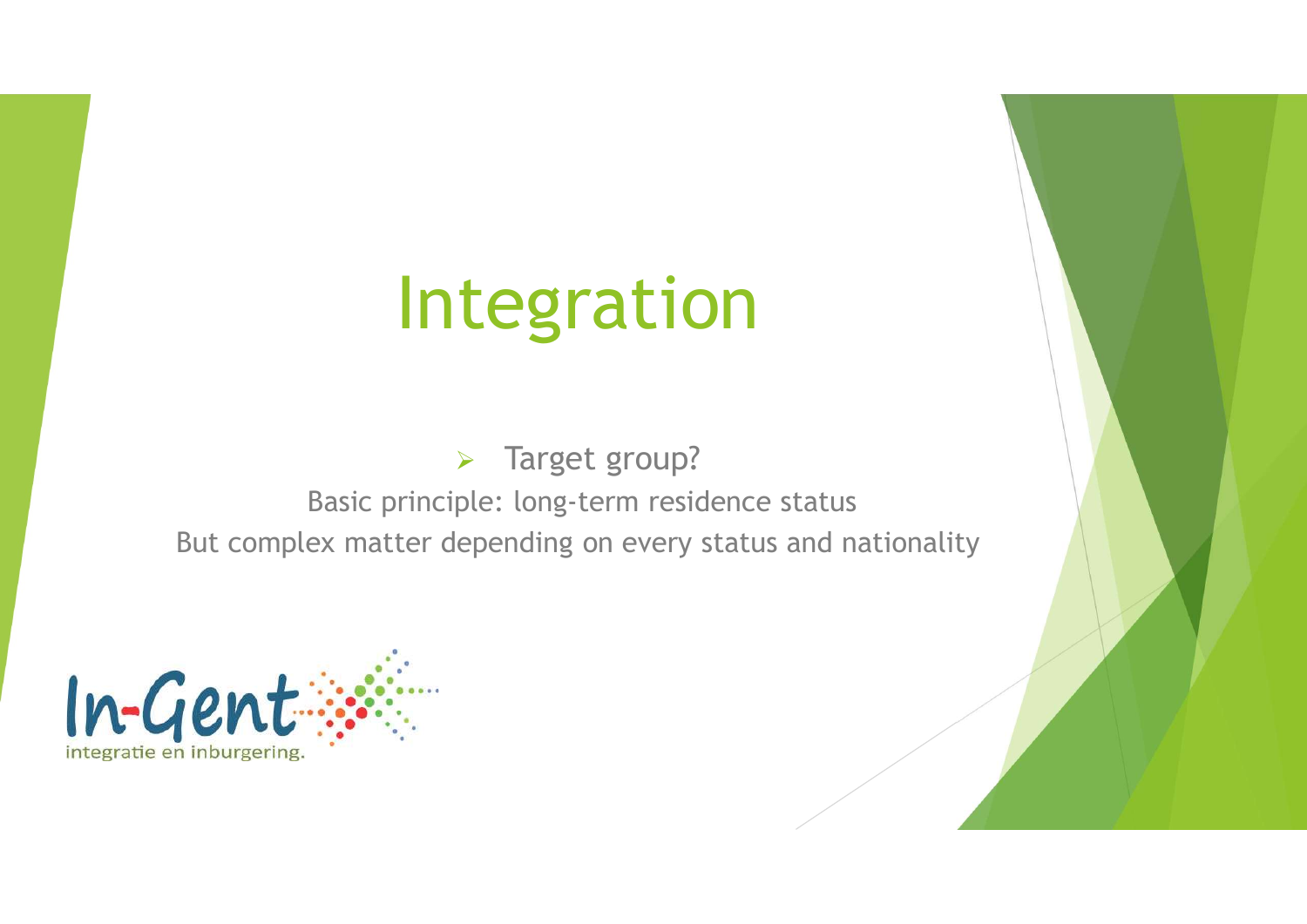# Target group of integration<br>► Entitled or obligated? Target group of integration<br>
Entitled or obligated?<br>
Entitled = Right to the integration program Target group of integration<br>
► Entitled or obligated?<br>
► Entitled = Right to the integration program<br>
► Obligation to integration program<br>
► Benefits of the integration program:

- 
- 
- 
- 
- → Entitled or obligated?<br>
→ Entitled = Right to the integration program<br>
→ Obligation to integration program:<br>
→ Benefits of the integration program:<br>
→ With the Integration program: Dutch CVO courses for free until B1 (=
- 

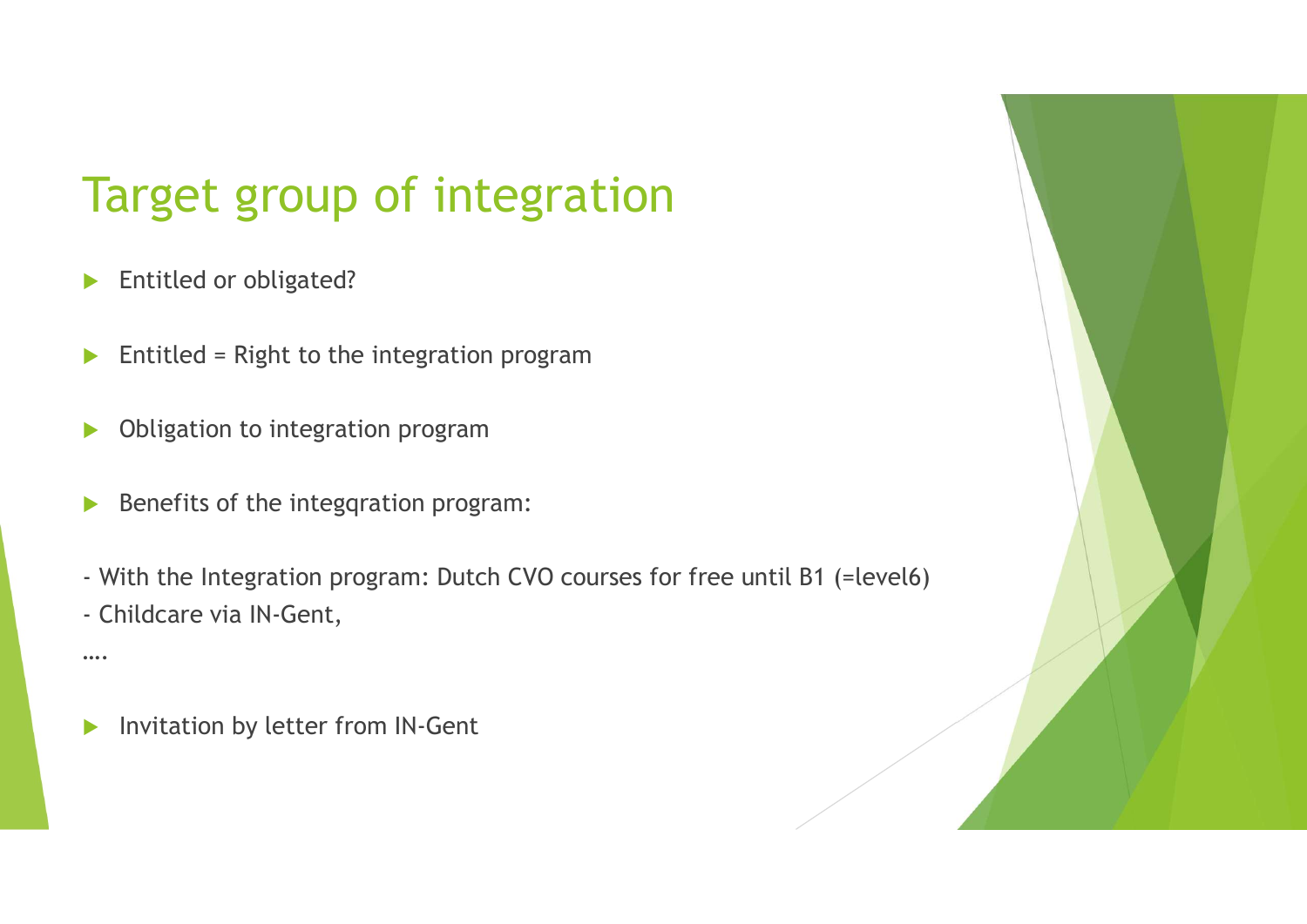- Flemish integration policy<br>
Current decree on the Flemish integration and<br>
civic integration policy<br>
 Integration program for free<br>
 Amondomonts to the docree in 2022:
- 
- 
- (€360 in total)

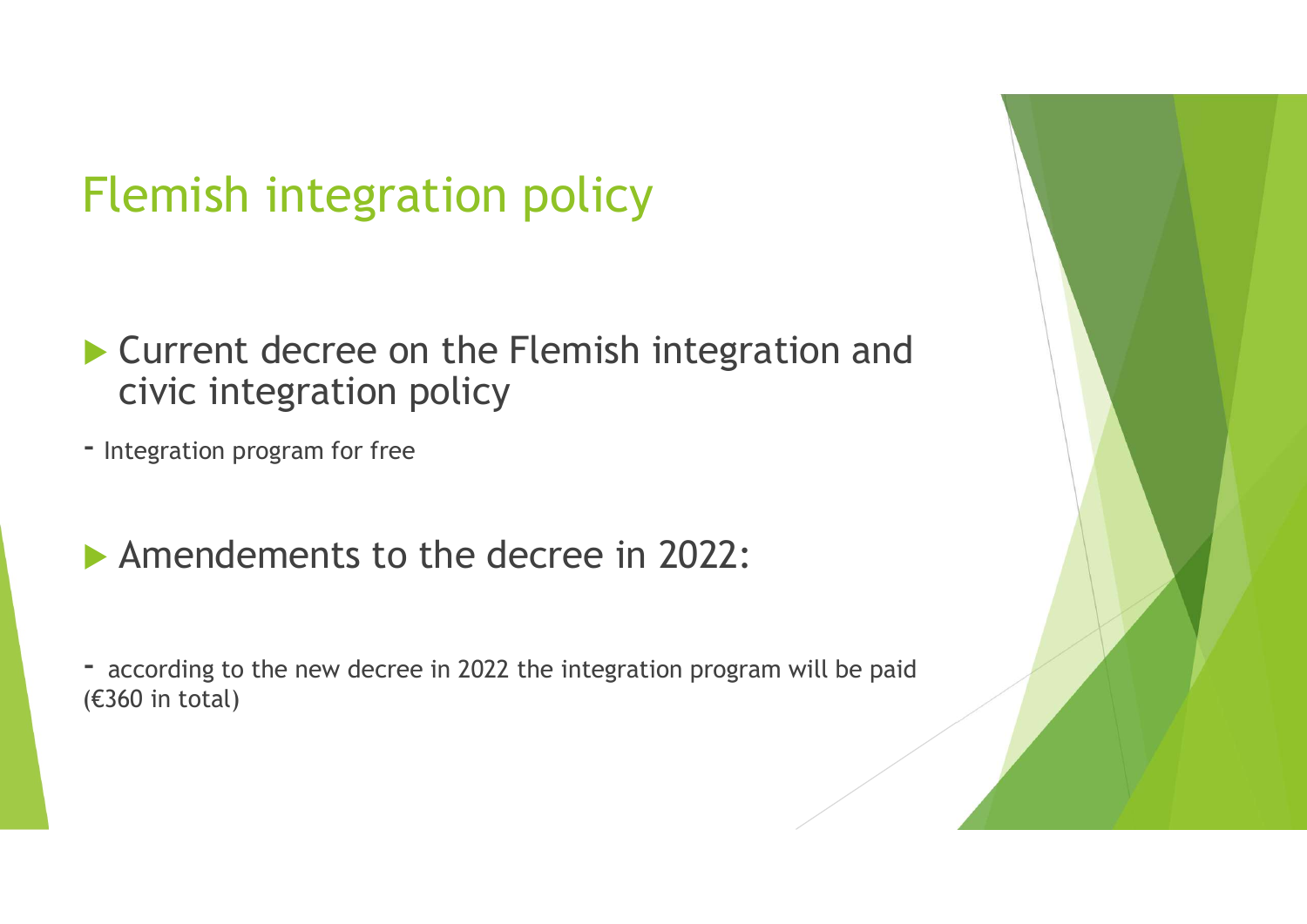# Parts of the integration process The integration process<br>
→ Dutch lessons (level A1 en A2)<br>
→ Social orientation: course/exemption test (English. Fre

Tts of the integration process<br>
\* Dutch lessons (level A1 en A2)<br>
\* Social orientation: course/exemption test (English, French, German,<br>
Dutch) Dutch) Es of the integration process<br>
Dutch lessons (level A1 en A2)<br>
Social orientation: course/exemption test (English, French, Gerr<br>
Dutch)<br>-PHD/Master orientation course<br>
Main aspect: individual guidance by personal assistant → Dutch lessons (level A1 en A2)<br>
→ Social orientation: course/exemption test (English, French, German,<br>
→ PHD/Master orientation course<br>
→ Main aspect: individual guidance by personal assistant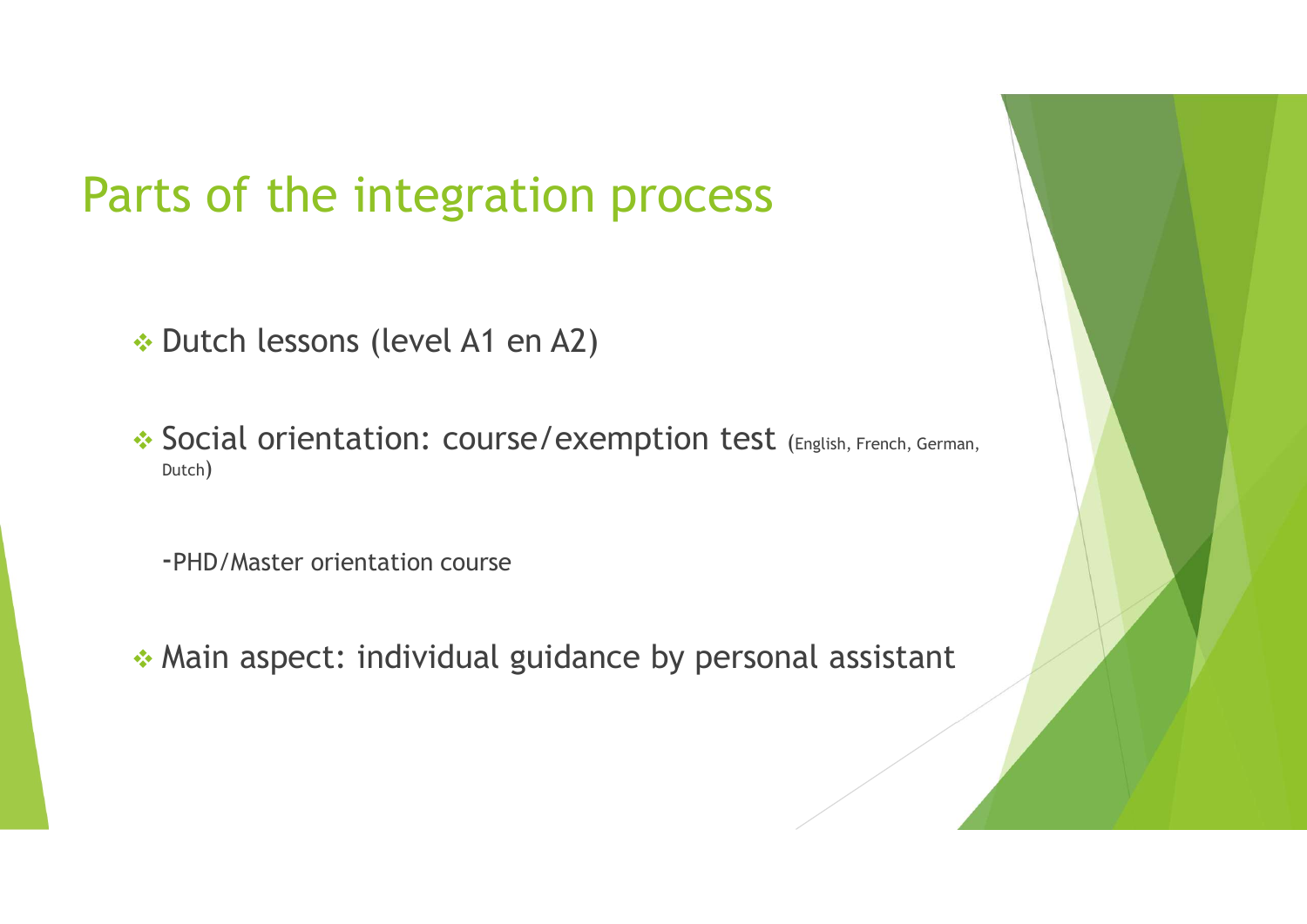# Social orientation course

- 
- Social orientation course<br>
60-hours course in your mother language or in a contact language<br> **Exanguages:** Turkish, Arabic, French, English, Russian, Spanish, Bulgarian, Dutch, Dari/Farsi,<br>Pashtu, Polish,... Languages: Turkish, Arabic, French, English, Russian, Spanish, Bulgarian, Dutch, Dari/Farsi, Pashtu, Polish,… Very wide offer: day, evening, weekend (evening and weekend in principal for vorkers/students/PHD)<br>
Very wide offer: day, evening, weekend (evening and weekend in principal for workers/students/PHD)<br>
very wide offer: day, Various themes: health care, employement, housing, education, city and country, leisure,….<br>
Vary wide offer: day, evening, weekend (evening and weekend in principal for<br>
Various themes: health care, employement, housing, DRAWIND CO-hours course in your mother language or in a contact language<br>
DRAMIN CO-hours course in your mother language or in a contact language<br>
DRAMIN Polish....<br>
DRAMIN Polish...<br>
DRAMIN POLICITY WARE CONSIDER THE VAL
- 
- 
- 
- Netwerk